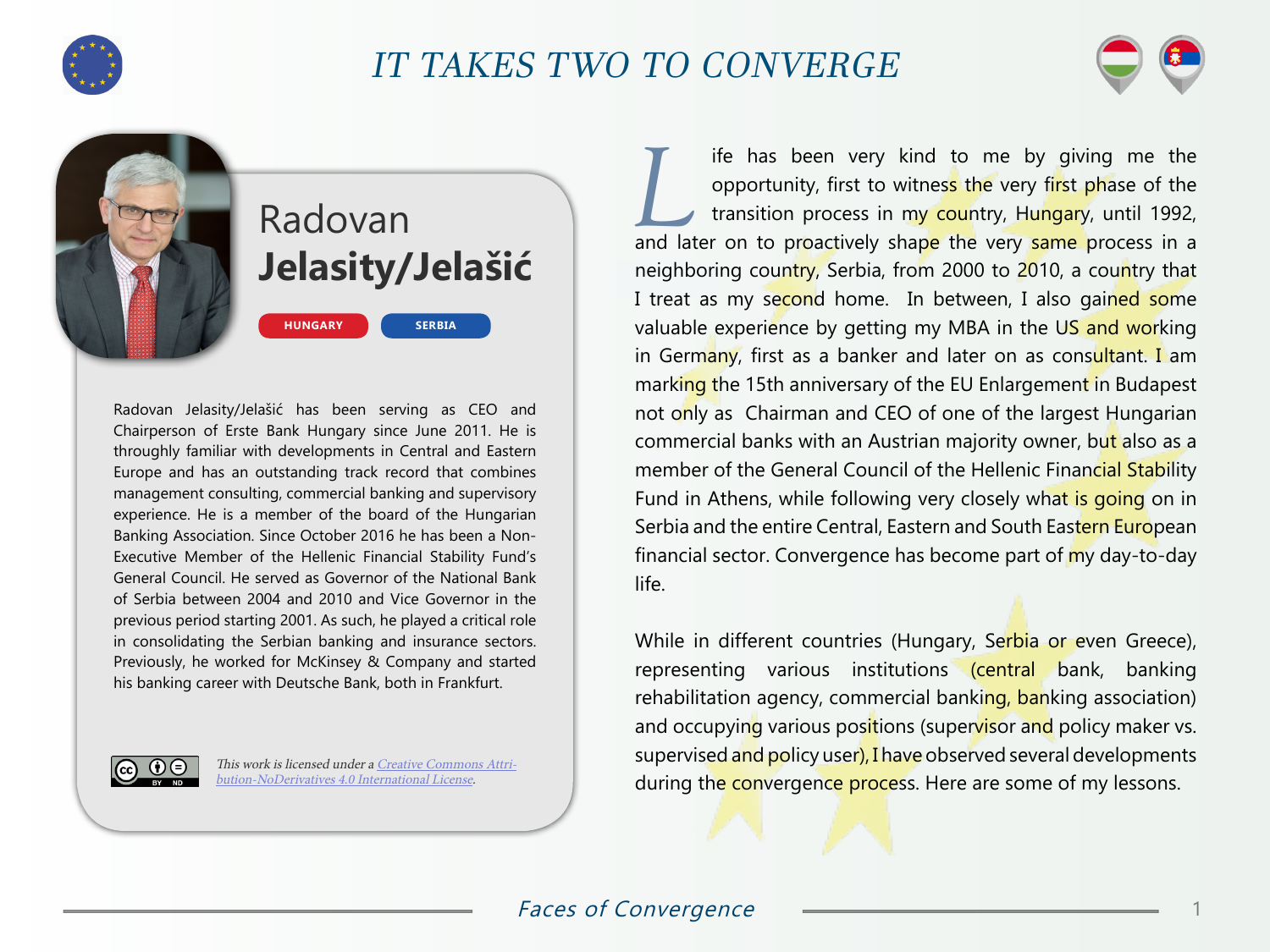



1. All of us, especially economists, who have not only seen but also actively shaped the convergence process, should be much more open minded and self-critical. I do not know a single person who would do it the "same way" if they had the chance to do it again. Yes, there are some general rules and laws, but I am certainly not the only one who has experienced that not every instance of private ownership is better than the state. Market forces need constant revision and fine tuning as they cannot and will not regulate everything; and central banks should at certain times be proactive in boosting economies, while in good times they need to curb the overheating of local economies. The question is, of course, the extent to which to do this, as I have seen exaggerations on both sides. My fundamental problem is that it is increasingly hard to openly discuss basic policy issues.

2. We should not forget that convergence is not only about the economy but about people as well! Forty years of different styles of communism on this side of the Iron Curtain shaped us as the "Homo Central European" and we function quite differently from those on the Western side for several reasons: a) we have witnessed economic and political extremes and have been left alone several times over the last decades, resulting in much more fear and frustration b) there are still substantial inferiority complexes, as for decades we were "educated" by westerners not only about what we should do but also how c) compared to initial promises, the convergence process is definitely going to be longer, more painful and accompanied by more ups and downs than originally expected. Although every country is different, these three factors alone are good reason that more effort should be invested on both sides to better understand the behavior of the Central European average citizen, their main fears and goals and the inner workings of local politics. As a father of three teenagers who do not carry the same baggage, I compare the convergence process to the changing relationships with one's own children as they grow up and gain more selfconfidence and independence. I sometimes need to remind myself that their "coming of age" is exactly what I wanted for them! And this is exactly what is going on right now in some Central European countries - as the level of self-confidence increases, we should not be surprised but try to understand it.

3. We need to learn again and again, from both sides, how to appreciate the achievements of the first 15 years in the EU. I remember standing in line in front of the German embassy in Budapest for a visa, and later on my yearly pilgrimage for renewing my residency permit at the Ausländerbehörde in Frankfurt in the late 1990s. These long lines suddenly ended for me after I married my Greek-American wife with her EU citizenship. I even remember the comment of the German civil servant who informed me that I no longer needed to stand in line with the "Yugos" – a strange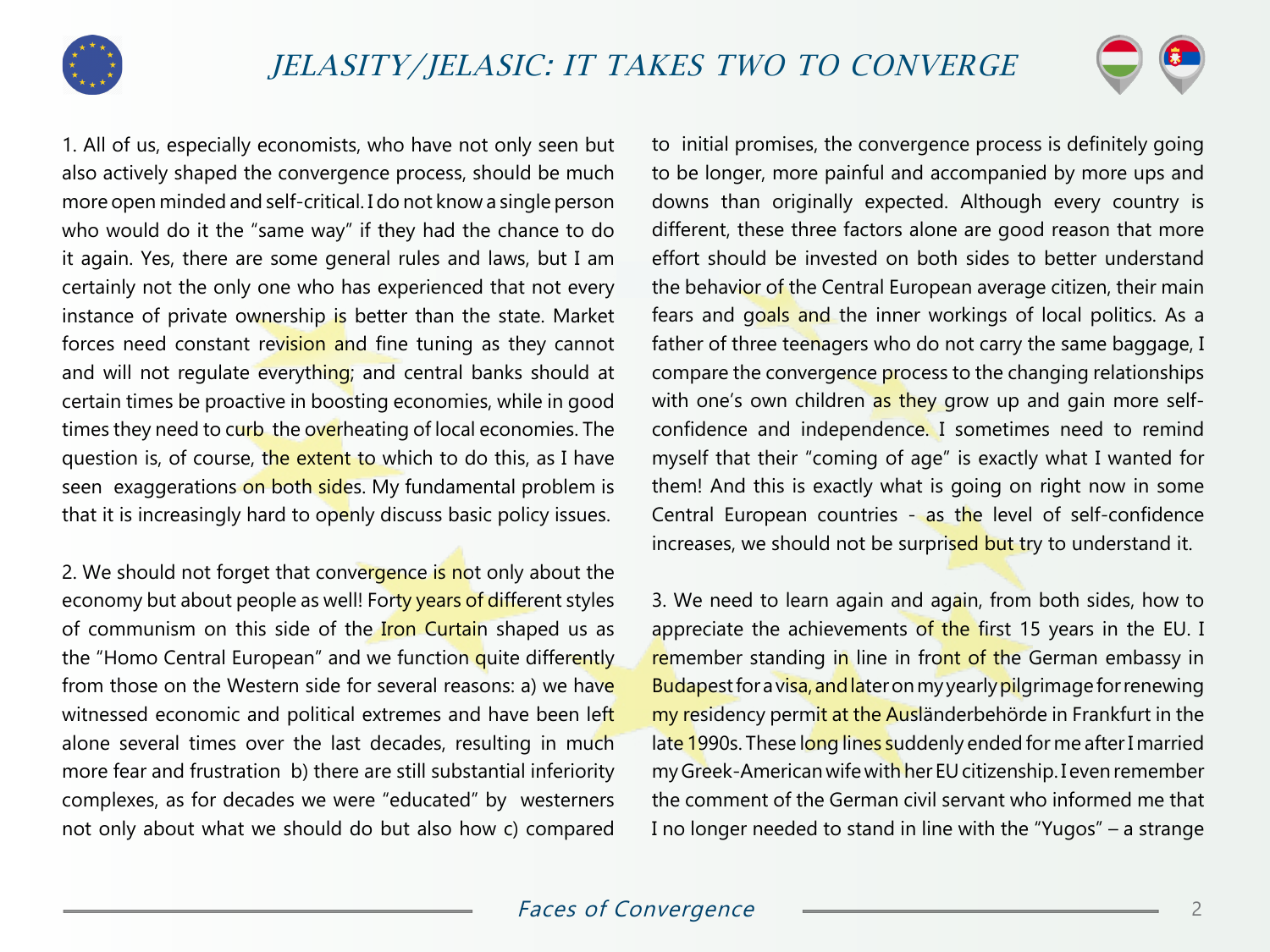



comment for me as a "Radovan" with a Hungarian passport. Compared to that, my eldest son has enrolled in a university in Munich just like any other "normal" student and that is, from my perspective, the fulfillment of a great European dream. Between my first job as an "Ausländer" and my son's enrollment 20 years later there has been an incredible journey that should be better appreciated on both sides. Frankly speaking, even some small appreciation from the founding states of the EU, for those who work these days in their hospitals, old age homes, construction sites and stores, would work miracles.

4. If something can go wrong, usually it does. My personal experience relates here specifically to FX / CHF lending that in some countries, such as Hungary, reached unbelievable levels while other countries, such as Bulgaria, had no FX lending bubble of this kind. My statement in Serbia, that "CHF loans are for citizens earning Swiss francs", almost cost me the governor's position in booming years, while today it is probably one of the most quoted. I do hope that the very same mistakes will not be repeated in a similar way somewhere, though I have my doubts.

5. It is all about ownership of changes. If a government or a country does not have that, the convergence process or any other reform process will create huge frustration, not only for the country that is to be helped but also for the ones that would

like to help. I remember what a great occasion and fruitful relationship it was with all the IFIs in Serbia in 2000-2002 as we were dictating to them the measures, their timing and the ways we were going to carry them out. You can make miracles in a matter of months if there is a minimum political consensus which allows you to concentrate on how and when, rather than arguing and **searching** for a scapegoat for the "why".

6. Financial sector is still one of the most discussed sectors, especially in some countries where foreign ownership is falling while local ownership is increasing. I have seen them all, from poorly managed regional banks to well-run local players. After all these years and all the ups and downs in the economy, I can only say that the major line of division is somewhere else, namely strategic owners with sufficient funds, knowledge and regional commitment as compared to those who are opportunistic buyers only. The latter still think that banking is a money making machine while the strategic owners know that those times are over.

7. It is crucial to be very well integrated locally, regardless of the industry you are in. The original expectation that the entrance price paid by foreign investors will give them certain rights disappears after the next election. Therefore make sure that you become local as soon as possible by engaging with both the